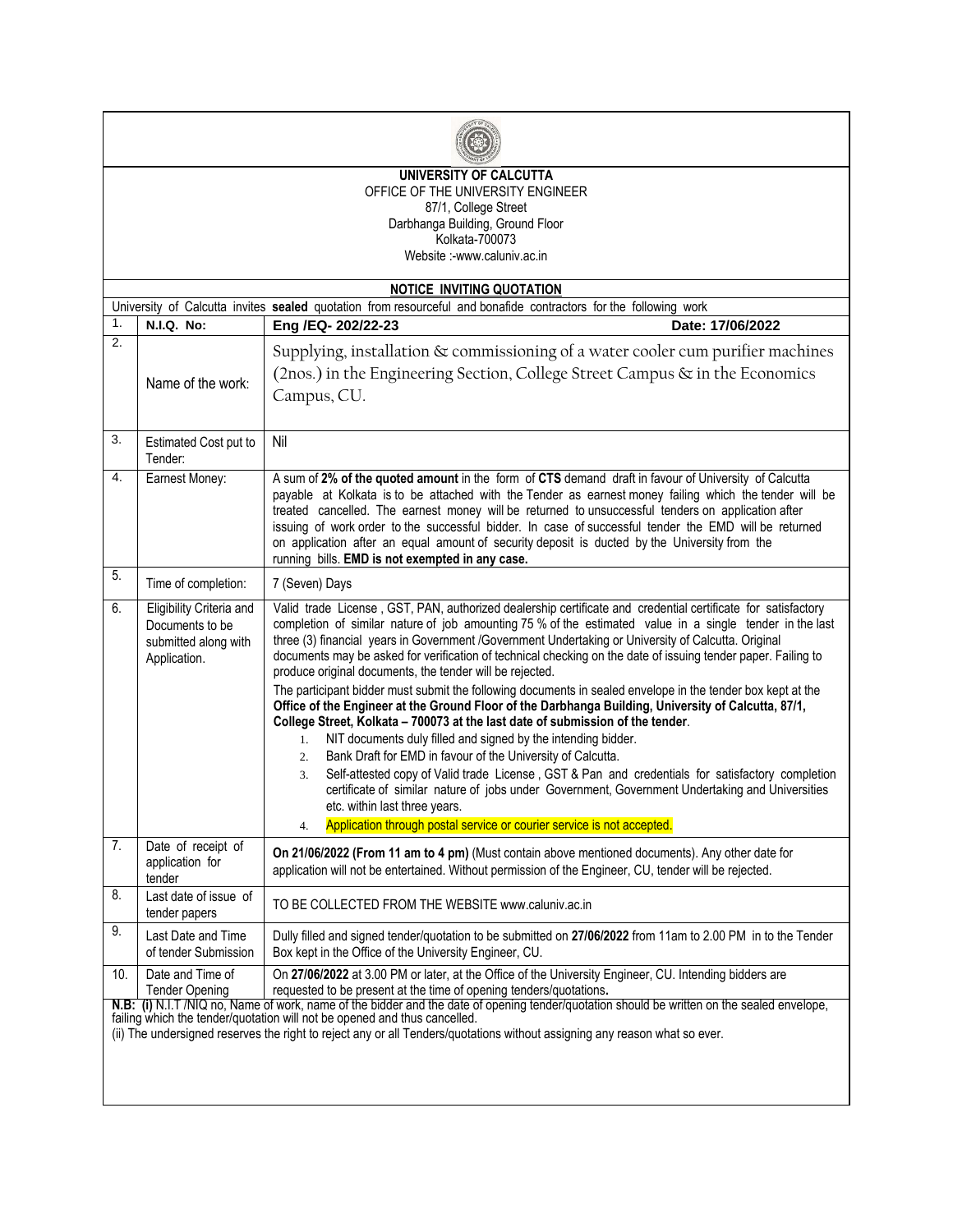

## UNIVERSITY OF CALCUTTA

Name of the work: Supplying, installation & commissioning of a water cooler cum purifier machines (2nos.) in the Engineering Section, College Street Campus & in the Economics Campus, CU.

N. I.Q. no: Eng/EQ-202/22-23 Date: 17/06/2022

UNIVERSITY ENGINEER (C.U)

Estimated cost put to Tender: - Nil

Name of Agency:-

Address of the agency:

Rate quoted by the agency in figures & words: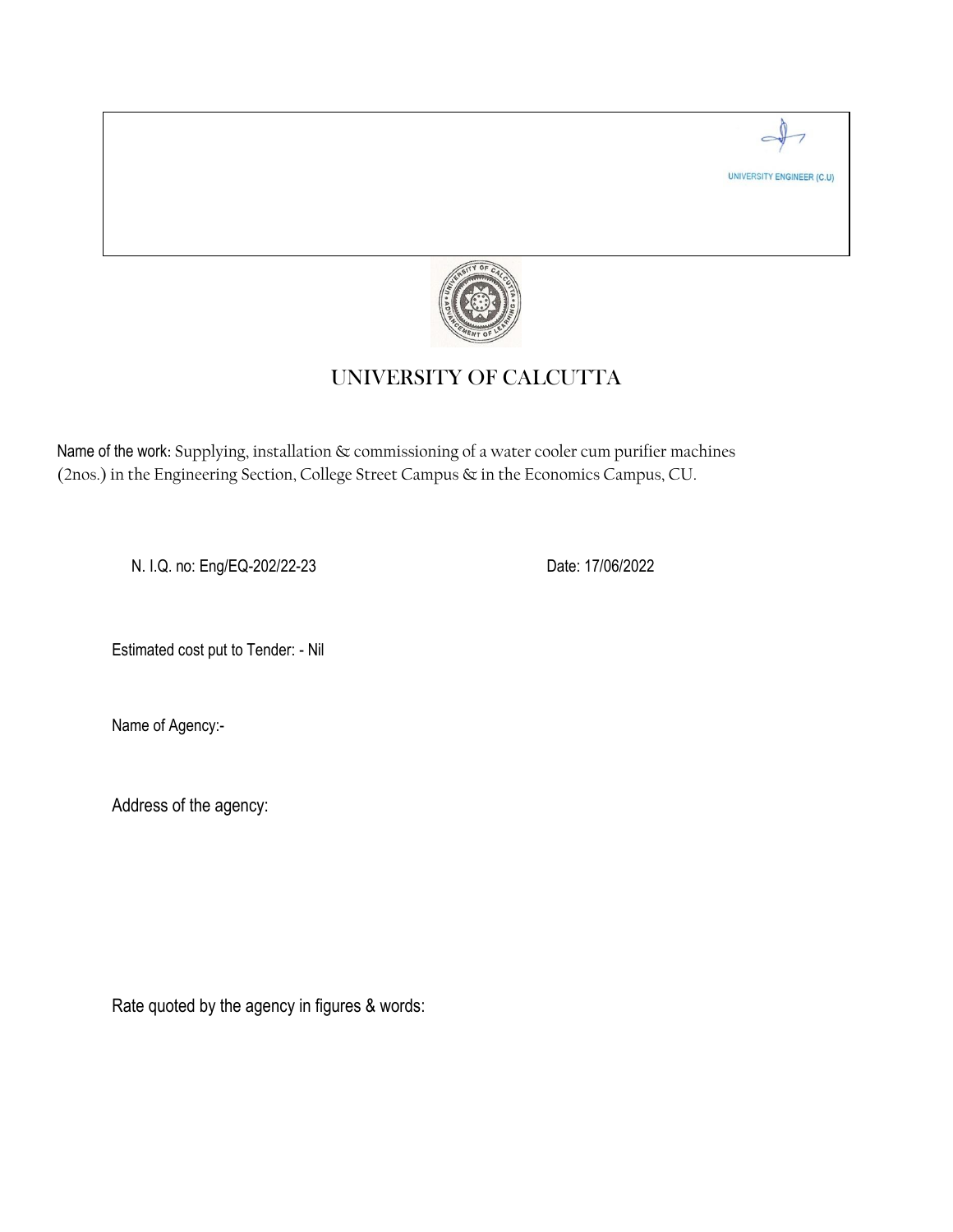Signature of the agency with date & stamp:



## UNIVERSITY OF CALCUTTA

N. I.Q. no: Eng/EQ-202/22-23 Date: 17/06/2022

## **Item Rate contract**

## **GENERAL TERMS AND CONDITION**

**1**. Eligible Tenders will have to download the tender papers from the website & drop the filled tender papers signed with seal and date at every page along with copy of Valid Trade license's, GST & PAN and Credential for satisfactory completion of similar nature of job amounting to at least seventy five percent of the job value in a single tender from any Government, Govt. undertaking or University of Calcutta in the last three financial year in sealed envelope in the Tender box kept in the Office of the undersigned within the specified time mentioned in the NIT/NIQ which will be opened by the undersigned or by his representative within **the specified time and date mentioned in the NIT/NIQ. The tendered must write the name of the work, NIT/NIQ no., the date of opening and name of the bidder on the envelop failing which the tender will not be opened thus will be treated as cancelled.**

**2.** The rate should be quoted after inspection of the site and inclusive of all incidental charges i.e. freight, insurances, labour insurances, handling charges, necessary government taxes, duties etc as well as the Water, Electricity charges which are to be paid as per rules.

**3**. The contractor shall be responsible to ensure compliance with the provision of minimum wages act 1948 as modified up to date and the rules made in respect of any employees, employed by the contractor directly or through the petty or subcontractor for the purpose of carrying this contract. The contractor shall be responsible for any damage, injury or loss caused by the work or workmen to any person, animal or material during the progress of work.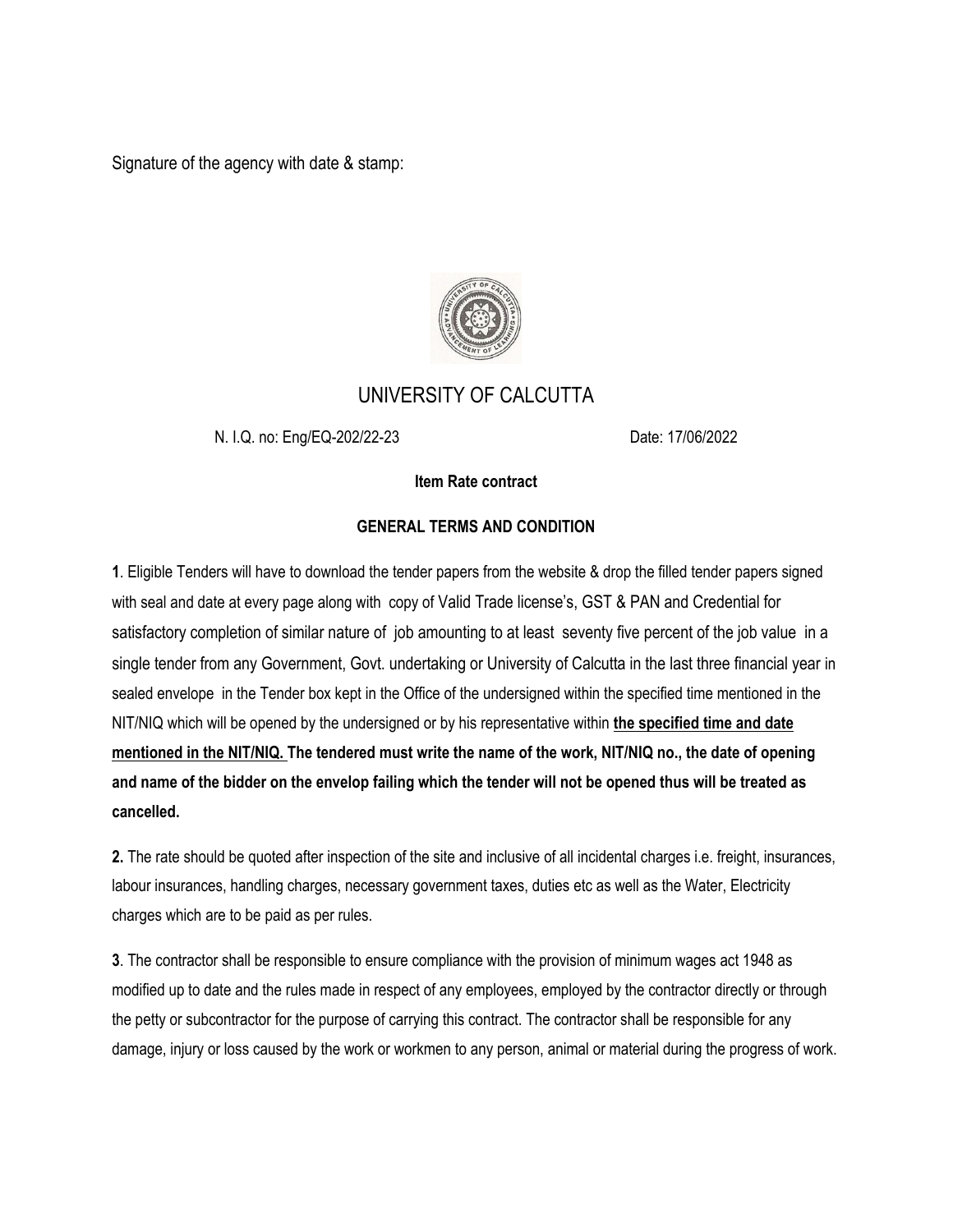**4.** Liquidated damage will be charged to the contractor if they fail to complete the work within the stipulated time, 0.01% per day to a maximum limit of 10 % of the contract value.



**5.** The allotted time for completion of the work as specified in the NIT/NIQ from the date of receipt of work order. Time is the essence of this contract. Normally no time extension will be granted. In case of prayer for extension of time the University authority has the full right reserved to grant it or discard it.

**6.** (a)If the successful contractor's bid rate is 80% or less than the estimated amount put to tender the contractor will have to submit a **Bank Guarantee amounting to 10% of the Tendered amount before issue of Work order** failing which the EMD will be forfeited and the agency may be blacklisted. The Bank Guarantee should be valid till the end of the contract period and shall be renewed accordingly if required. This bank Guarantee is an Additional Performance Security .So provision of deducting Security deposit from bills will hold goods per relevant clause of the contract. The bank guarantee shall be returned immediately on successful completion of contract.

(b) The University authority will retain a sum amounting to **10% of the bill** of the contract for a period of six months from the date of completion of work as **Security Deposit**. This will be released after a period of six months from the date of completion of the work on application.

**7.**A sum of **2% of the quoted amount in the form of CTS demand draft in favour of University of Calcutta payable at Kolkata** is to be attached with the Tender as earnest money failing which the tender will be treated cancelled. The earnest money will be returned to unsuccessful tenders on application after issuing of work order to the successful bidder. In case of successful tender the EMD will be returned on application after an equal amount of security deposit is ducted by the University from the running bills. EMD is not exempted in any case. The earnest money will be returned to unsuccessful bidders on application after issue of work order & for successful bidder the EMD will be returned on application after an equal amount of security deposit is deducted from the running bills.

Amount:-Rs

D.D No......................................................................... Dated / /20

Name of Issuing Bank & Branch:--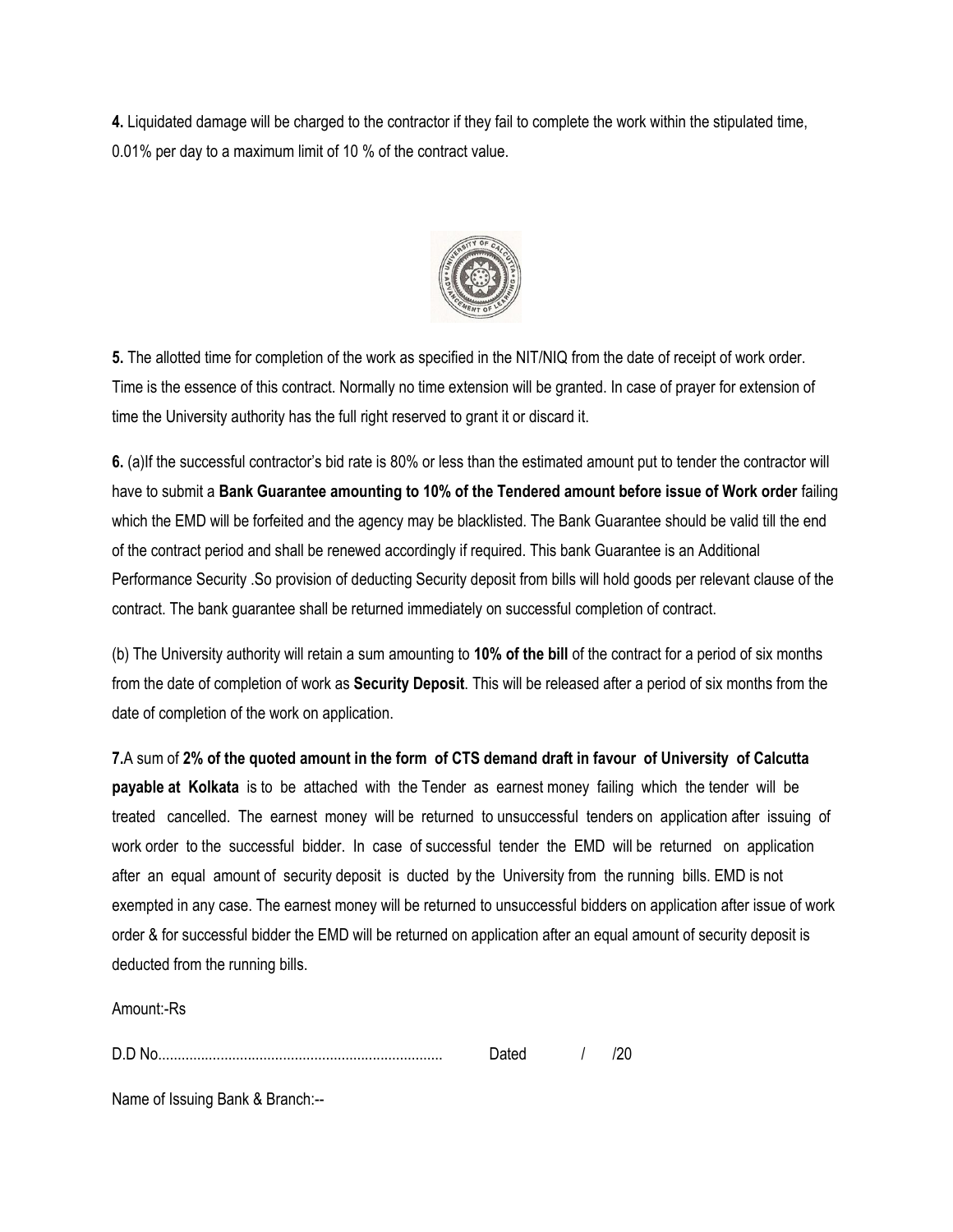

**8.** Work is to be carried out as per specification laid in the B.O.Q or PWD specification as per instruction of the University Engineer or his representative.

**9.** The materials brought to site for execution of the work should by no means be taken out of site without the permission of the Engineer C.U.

**10.** The rates must be quoted in words in figure otherwise the tender will be cancelled.

**11.** The University will not be bound to accept the lowest bidder.

**12**. The University will not supply any materials to the contractor.

**13**. The contractor will work under the strict supervision of the Engineer/ Sub-Assistant Engineer. The estimate given along with the tender are provisional payment will be made on the actual work done jointly measured by the Engineer or his representative (Sub-Assistant- Engineer) & the contractor or his representative. The contractor will have to submit bill in printed format in duplicate.

**14.** The contractor will have to take necessary instruction from the Engineer, CU/ Sub-Assistant Engineer regarding the execution of work.

**15.** Defect liability Period:-The defect & liability period will be for a period of **manufacturer guarantee** from the date of completion of the job. Any defects pointed out during this period has to be mend good by the agency at their own cost failing which the retention money will be forfeited.

**16. DLP period of the work is one year & retention money will be hold during the DLP period.**

**17. Retention money will be released after submission of reports of 4 services on quarterly basis.**

Sd/-

University Engineer

Name of the Agency: